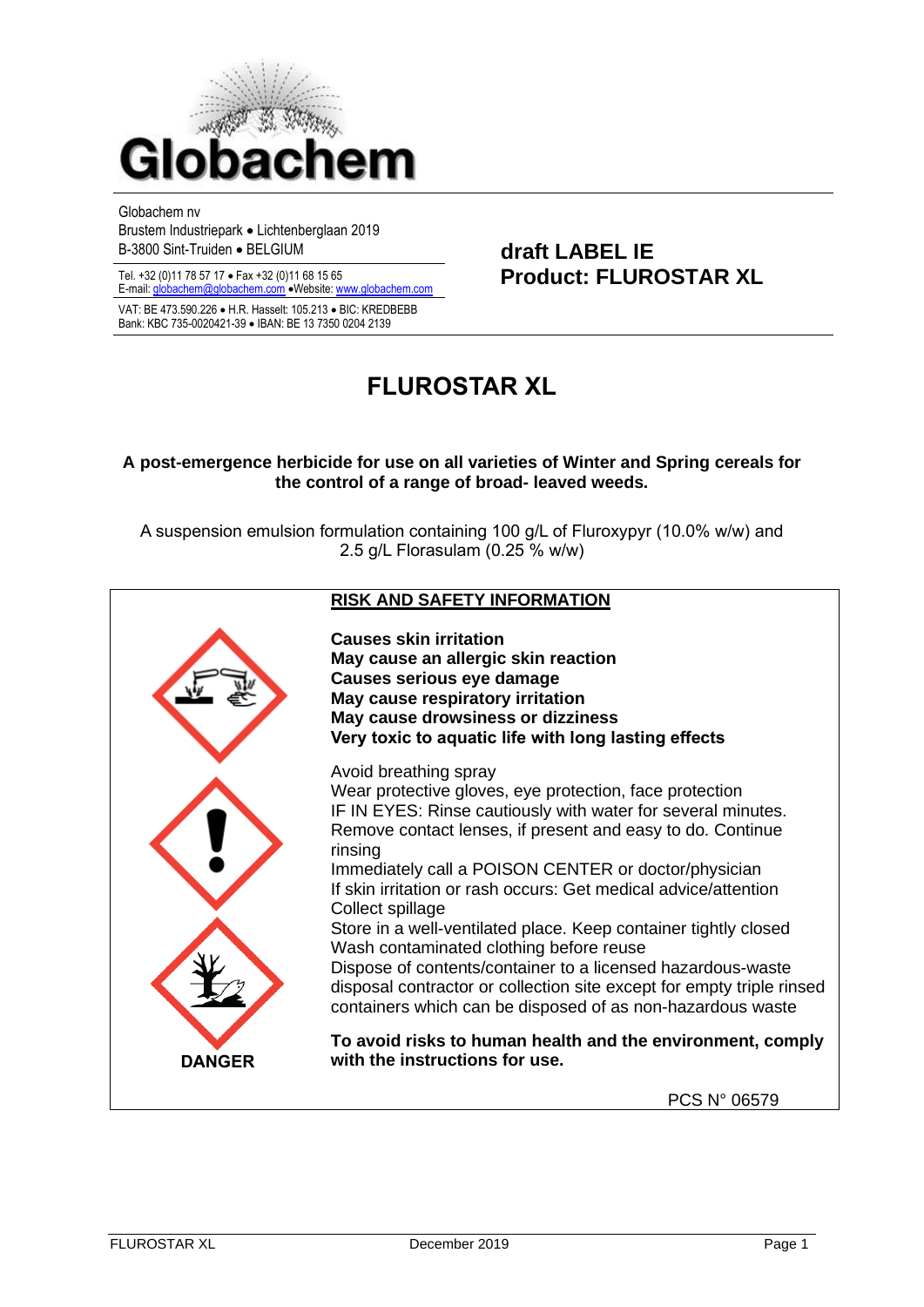

#### **IMPORTANT INFORMATION**

FOR USE ONLY AS AN AGRICULTURAL HERBICIDE **Crops Maximum Maximum individual dose (L/ ha) Maximum total dose (L/ ha/crop) Latest time of application** Winter cereals (wheat, barley, rye, triticale, spelt) 1.8 1.8 Before flag leaf sheath extended (Up to Zadoks 39 inclusive) Spring cereals (wheat, barley, rye, oats) 1.5 1.5 Before flag leaf sheath extended (Up to Zadoks 39 inclusive)

**Other specific restrictions:** 

**For autumn planted crops a maximum total dose of 3.75 g of Florasulam must not be exceeded for applications made between crop emergence in the year of planting and 1 st February in the year of harvest.** 

**The total amount of Florasulam applied to a cereal crop must not exceed 7.5 g/ha. This product must not be applied via hand-held equipment.**

**READ THE LABEL BEFORE USE, USING THIS PRODUCT IN A MANNER THAT IS INCONSISTENT WITH THE LABEL MAY BE AN OFFENCE. FOLLOW THE CODE OF PRACTICE FOR USING PLANT PROTECTION PRODUCTS.**

#### **PROTECT FROM FROST**

**SHAKE WELL BEFORE USE**

**Registration holder: GLOBACHEM NV** Brustem Industriepark- Lichtenberglaan 2019 B-3800 Sint-Truiden - Belgium Tel: +32 11 78 57 17 - Fax: +32 11 68 15 65 E-mail: [globachem@globachem.com](mailto:globachem@globachem.com) Web: [www.globachem.com](http://www.globachem.com/)

**Contents: 0.1 – 10 litres ℮**

**Batch No: see bottle**

## **SAFETY PRECAUTIONS**

#### **OPERATOR PROTECTION**

Engineering control of operator exposure must be used where reasonably practicable in addition to the following personal protective equipment:

WEAR SUITABLE PROTECTIVE CLOTHING (COVERALLS), SUITABLE PROTECTIVE GLOVES AND FACE PROTECTION (FACESHIELD) when handling the concentrate.

WHEN USING DO NOT EAT, DRINK OR SMOKE.

WASH HANDS AND EXPOSED SKIN before meals and after work.

#### **ENVIRONMENTAL PROTECTION**

Do not contaminate water with the product or its container. Do not clean application equipment near surface water. Avoid contamination via drains from farmyards and roads. Aim spray away from water.

To protect aquatic organisms respect an unsprayed buffer zone of 5 m to surface water bodies.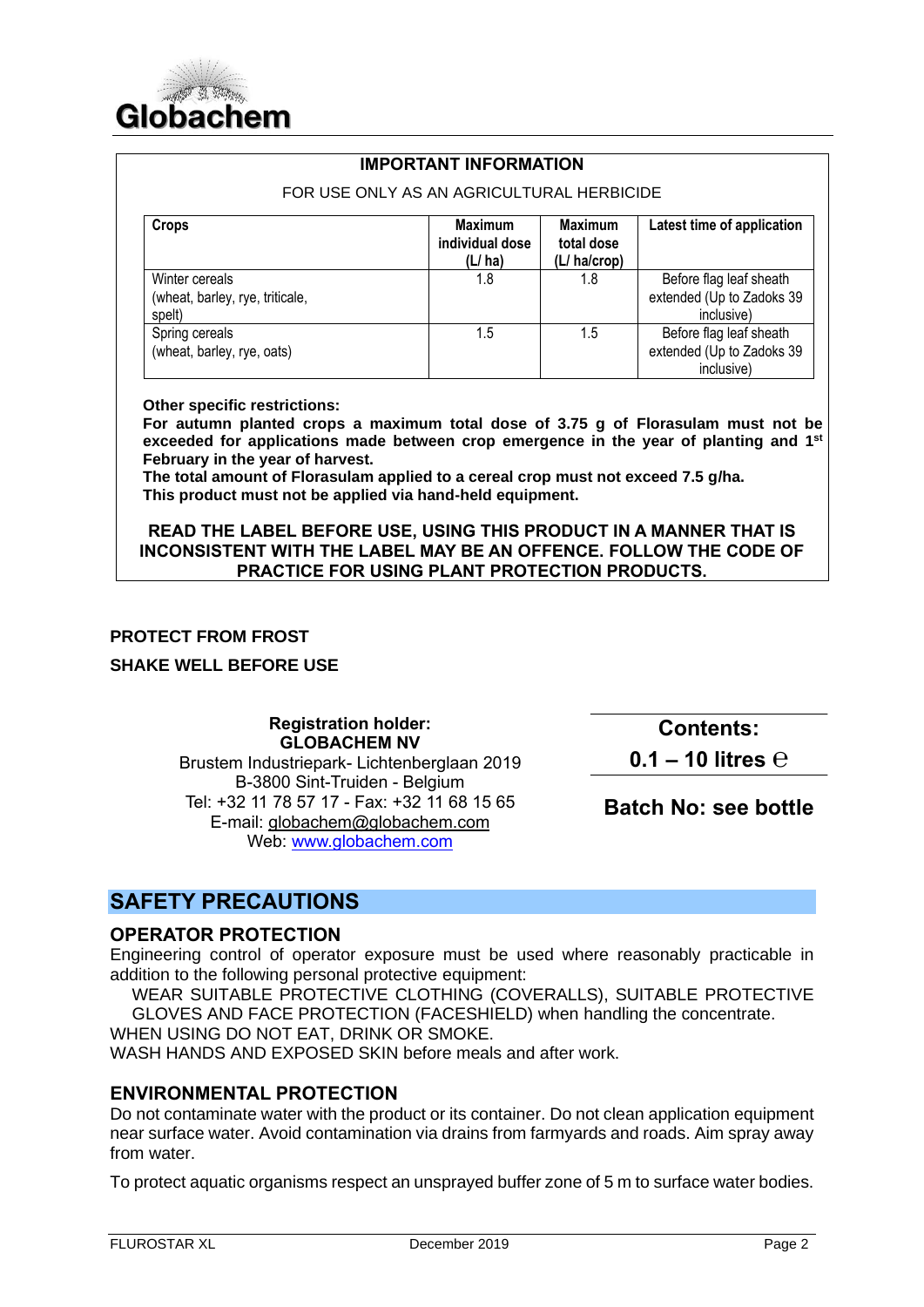

### **STORAGE AND DISPOSAL**

KEEP OUT OF REACH OF CHILDREN.

AWAY FROM FOOD, DRINK AND ANIMAL FEEDING STUFFS.

KEEP IN ORIGINAL CONTAINER, tightly closed in a safe place.

RINSE CONTAINER THOROUGHLY by using an integrated pressure rinsing device or manually rinsing three times. Add washings to sprayer at time of filling and dispose of safely. DO NOT RE-USE CONTAINER for any purpose.

## **DIRECTIONS FOR USE**

IMPORTANT: This information is approved as part of the product label. All instructions within this section must be read carefully in order to obtain safe and successful use of this product.

#### **GENERAL INFORMATION**

FLUROSTAR XL can be used on all varieties of winter and spring cereals.

FLUROSTAR XL is mainly absorbed through the foliage of weeds. The ideal timing for application is when the weeds are small and actively growing.

Do not spray when crops are under stress from cold, drought, pest damage, nutrient deficiency etc.

Do not roll or harrow 7 days before or after application.

Extreme care must be taken to avoid spray drift onto non-crop plants outside of the target area.

#### **CROP SPECIFIC INFORMATION**

#### **WEED SUSCEPTIBILITY AND MAXIMUM SIZE CONTROLLED**

| Weed            | Size controlled |
|-----------------|-----------------|
| Cleavers*       | Flowering       |
| Chickweed       | Flowering       |
| Mayweed species | Flowering       |

\*Cleavers which germinate after application will not be controlled

#### **SOIL**

FLUROSTAR XL may be used on all soil types.

#### **TIMING**

#### **Winter cereals (wheat, barley, rye, triticale, spelt)**

FLUROSTAR XL should be applied from BBCH 20-39 (February-June only).

#### **Spring cereals (wheat, barley, rye, oats)**

FLUROSTAR XL should be applied from BBCH 13-39 (February-June only).

#### **RATES OF USE**

One application of up to 1.8 litres/ha in winter crops or 1.5 litres/ha in spring crops will control all susceptible emerged weeds. A split application may be applied up to a maximum total dose of 1.8 litres/ha (winter crops) or 1.5 litres/ha (spring crops) where weed germination takes place over an extended period.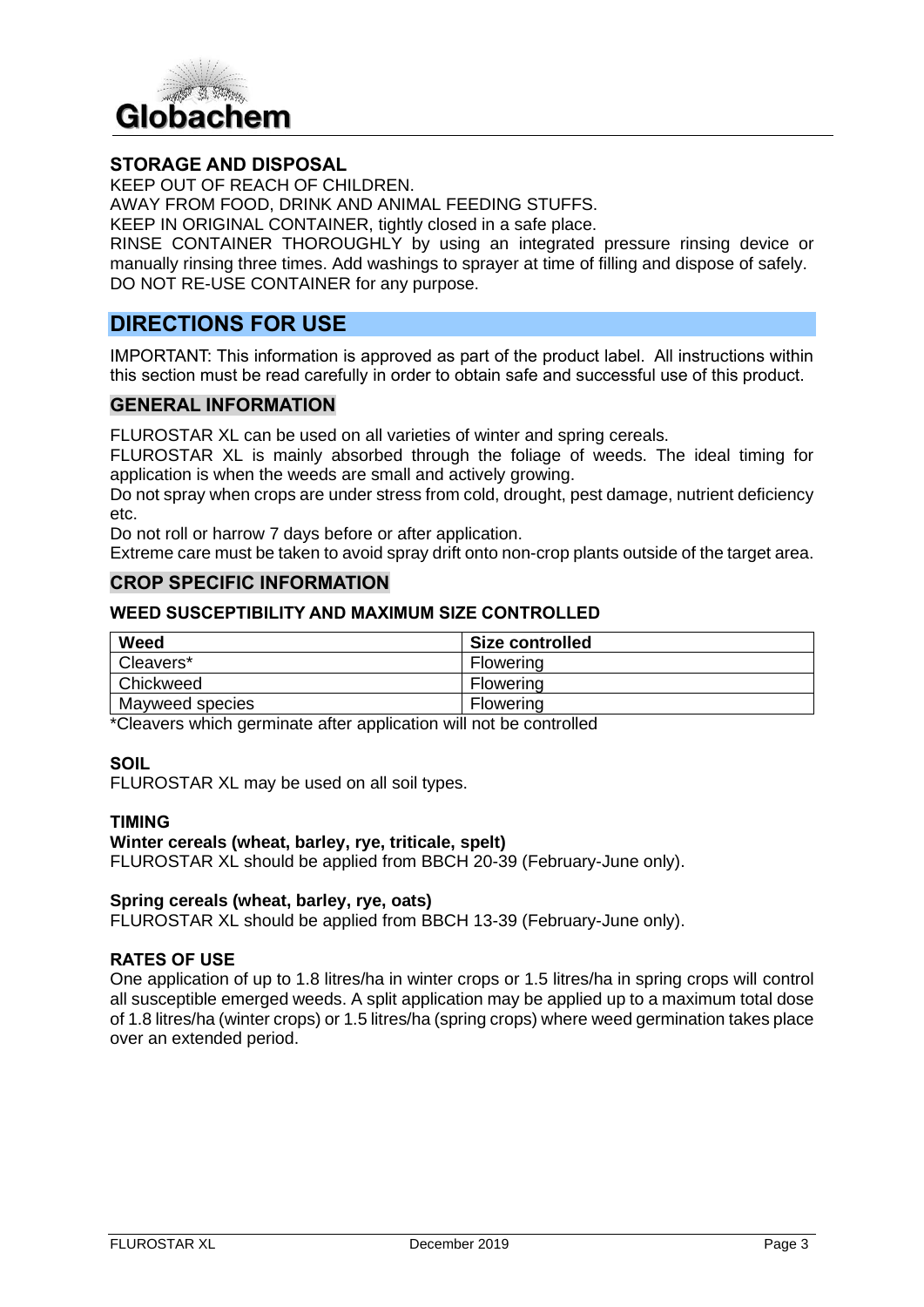

## **APPLICATION**

FLUROSTAR XL may be applied through tractor-mounted hydraulic sprayers providing they are in good working order and have been calibrated according to the manufacturers' recommendations. Do not apply through CDA applicators.

#### **WATER VOLUME**

Apply FLUROSTAR XL in 150 to 400 litres of water per hectare. The lower volume must only be used in open crops on small weeds.

#### **CROP FAILURE AND FOLLOWING CROPS**

In the event of a crop failure in the spring with FLUROSTAR XL, only the following crops may be planted: spring wheat, spring barley, spring oats, maize or ryegrass.

Crops that can be sown in the year of treatment with FLUROSTAR XL:

Cereals, oilseed rape\*, field beans, vegetable brassicas as transplants, grass.

(\*Vigour reductions may be seen in following crops of oilseed rape after a dry summer. This will be outgrown and will not result in yield loss.)

Crops that can be sown the calendar year following treatment with FLUROSTAR XL:

Cereals, oilseed rape, field beans, carrots, vegetable brassicas as transplants, grass, linseed, peas, sugar beet, potatoes, maize, clover (for use in grass/clover mixtures)

#### **MIXING**

Half fill the spray tank with water and add the required amount of FLUROSTAR XL. Fill up the spray tank, agitating continuously to ensure thorough mixing, and maintain agitation until spraying is complete. Use only clean water for mixing.

#### **SPRAY QUALITY**

Apply FLUROSTAR XL as a MEDIUM spray.

#### **TANK MIXTURES**

FLUROSTAR XL may be applied in joint application to the same cereal crop with one of the following ALS products:

| Absolute                                | <b>Lexus Class</b>                                                              |
|-----------------------------------------|---------------------------------------------------------------------------------|
| Ally Max SX                             | Lexus Millenium                                                                 |
| Avro SX                                 | Lexus SX                                                                        |
| <b>Biplay SX</b>                        | Lorate                                                                          |
| <b>Bullion</b>                          | mesosulfuron-methyl + iodosulfuron-methyl<br>sodium (MAPP 12049, 12478)         |
| Calibre SX                              | mesosulfuron-methyl + iodosulfuron-methyl<br>sodium + diflufenican (MAPP 12695) |
| Chimera SX                              | Oklar SX                                                                        |
| <b>Concert SX</b>                       | Pinnacle                                                                        |
| Finish SX                               | Presite SX                                                                      |
| Galaxy <sup>1</sup>                     | Ratio SX                                                                        |
| GF-1841                                 | Slalom <sup>1</sup>                                                             |
| Harmony M SX                            | Starane Gold <sup>1</sup>                                                       |
| Hiker <sup>1</sup>                      | Starane XL <sup>1</sup>                                                         |
| Hunter <sup>1</sup>                     | Starane Vantage <sup>1</sup>                                                    |
| Inka SX                                 | Thor                                                                            |
| iodosulfuron-methyl sodium (MAPP 12364) | <b>Traton SX</b>                                                                |
| Jubilee SX                              |                                                                                 |